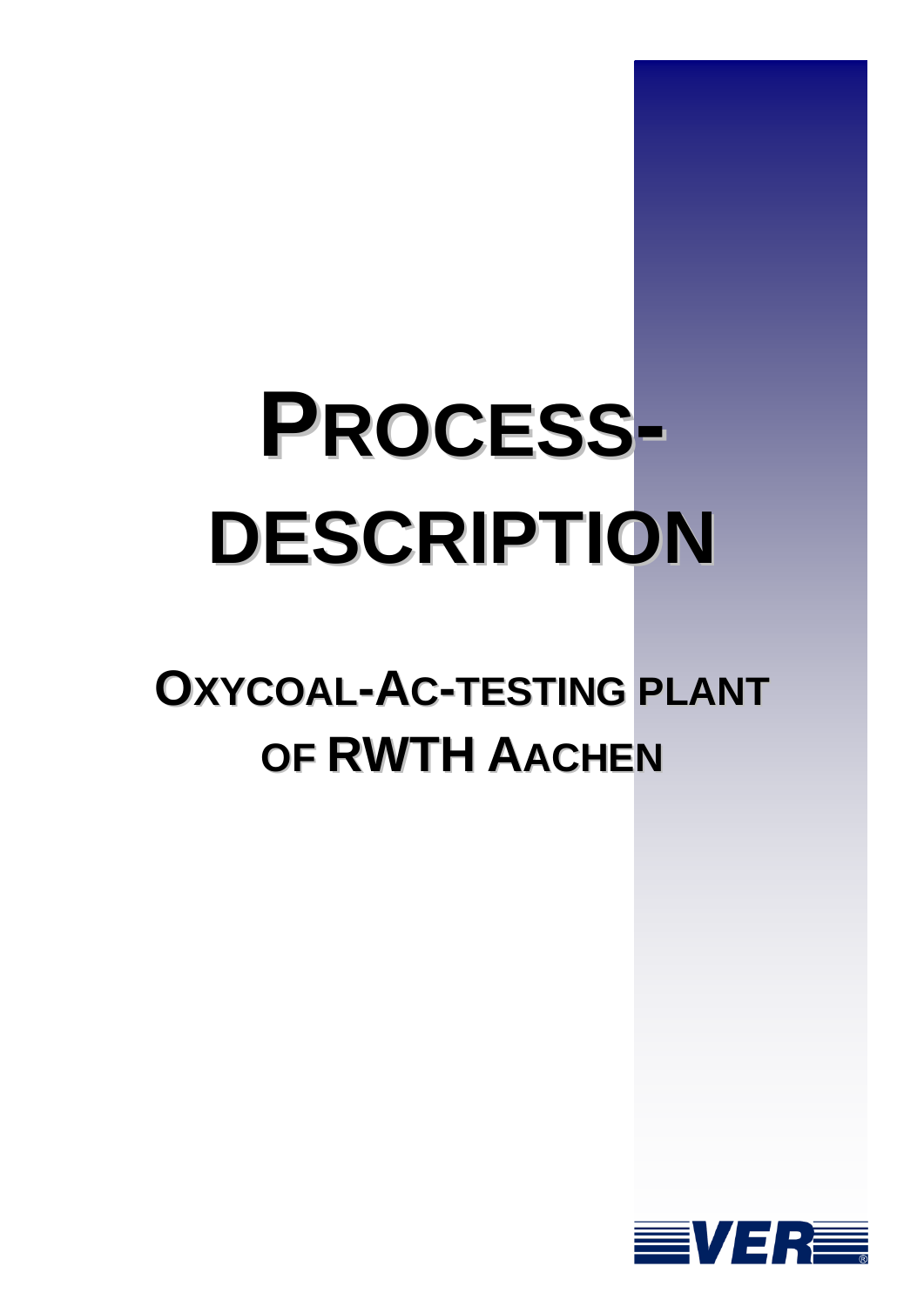

## **Oxycoal – AC – testing plant**

The RWTH Aachen ordered the engineering office VER Verfahrensingenieure GmbH 2008 with the planning, delivery, construction and commissioning of a complex flue gas recirculation system of a testing combustion chamber.

\_\_\_\_\_\_\_\_\_\_\_\_\_\_\_\_\_\_\_\_\_\_\_\_\_\_\_\_\_\_\_\_\_\_\_\_\_\_\_\_\_\_\_\_\_\_\_\_\_\_\_\_\_\_\_\_\_\_\_\_\_\_\_\_\_\_\_\_\_\_\_\_\_\_

The Oxycoal-AC-process serves the development of a free  $CO<sub>2</sub>$ -emission coal combustion process with high degree of efficiency.

Process description:

At the combustion chamber lignite dust is burned to get flame investigations. A mixture of oxygen and  $CO<sub>2</sub>$  serves as combustion medium. Up to now the combustion air was taken from gas tanks and mixed by a gas mixer. The duty of the recirculation is to replace the  $CO<sub>2</sub>$ with recirculated gas.

Further is planned to gain the oxygen from air with a ceramic diaphragm. A branch current of the flue gas is passed trough an existing hot-gas strainer.

If required the flue gas can be conducted by the turbo test facility. In this test stand compressor components should be tested at specified temperatures under flue gas conditions.

By addition of oxygen from the gas tank, certain  $O<sub>2</sub>$  contents can be adjusted. By the aircooled test stand cooler the flue gas is cooled to 300°C. The controlled bypass of the cooler makes the setting of temperatures between 300 and 850°C possible. The flue gas from the test stand is supplied to the recirculation again.

By addition of oxygen from the gas tank to the recirculated flue gas, the oxygen contents of the burner air can be adjusted from 15 to 25% by volume. In air-cooled flue gas cooler, the recirculated flue gas is cooled before the compressor at temperatures of about 250 degree.

In a flue gas compressor, the flue gas is at max. 1.0 bar over-pressure compressed and sent to the gas storage burner air.

The gas storage of the burner air serves as a buffer to regular and distribution of the burner air. The several burner airs are regulated by the existing air ducts fed to the burner. For starting and preheat of the recirculation must be flue gas drained off.

The high temperatures and special flue gas compound demand high at the design of pipe lines, apparatus and materials.